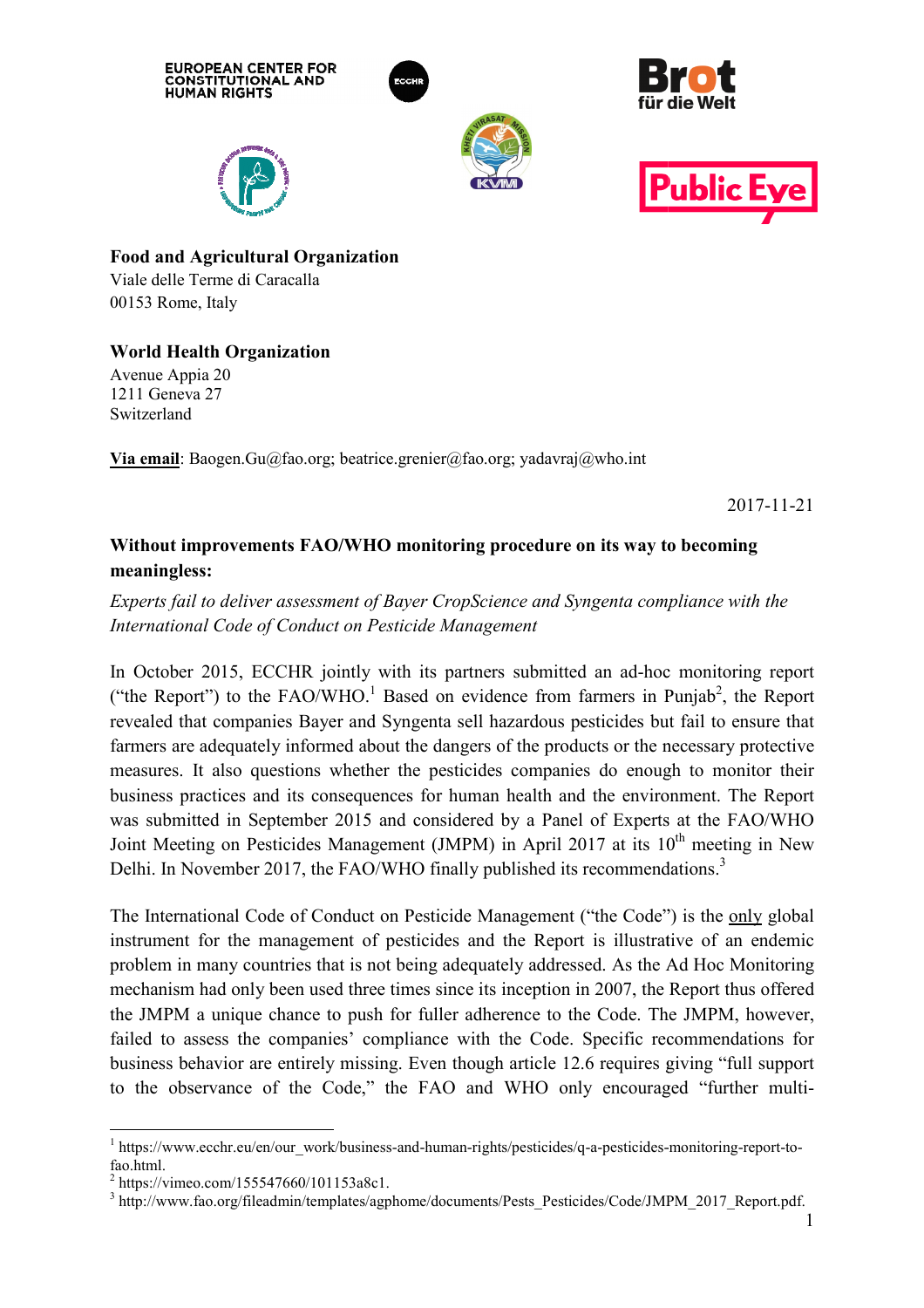stakeholder dialogue" and stated that it "supports the stakeholders' talking and working together to promote practices that minimize pesticide risks." Without improvements, the FAO/WHO monitoring procedure is on its way to becoming meaningless. It can only be a useful tool if it can advance compliance with the Code. The signatory organizations therefore urge the FAO/WHO to take note of the following concerns:

First, the recommendations did not clarify whether the Code was violated. The ad-hoc monitoring report shies away from clear statements on corporate violations of the FAO/WHO Code of Conduct. Although the JMPM response accurately summarizes the main concerns raised in the Report, namely (i) inadequate labeling of pesticides and (ii) lack of proper training and protective personal equipment, the recommendations do not address these shortcomings. The JMPM, thus, leaves all stakeholders in the dark as to whether Bayer's and Syngenta's distribution of pesticides in Punjab violates the International Code of Conduct. In advance of the JMPM, the FAO secretariat submitted a report to the Panel of Experts as preparatory material for its deliberations. This report contained a constructive assessment of the allegations raised in the monitoring report and could have served as a benchmark for future scrutiny of business practices. Even though the Guidelines on Monitoring encourage the publication of the FAO report and to our knowledge no stakeholder requested confidentiality, the FAO decided against making it public.

Second, the recommendations fail to take into account the risks faced by Punjabi farmers. No practical guidelines are provided for remedial company behavior and there is no follow-up mechanism. The JMPM also fails to take a position as to whether the products described in the Report meet the conditions to be taken off the market as foreseen by Art. 5.2.5 of the Code i.e. when handling or use pose an unacceptable risk under any use directions or restrictions). Worryingly, this lack of specific recommendations allows the business practices identified in the Report to continue and the effort by Punjabi farmers to raise their concerns has no consequences in practice.

Third, the monitoring process was inadequate. The mechanism lacks accessibility. Few local organizations are aware of the Code and even fewer know about the possibility to submit reports. Yet, it is precisely those local organizations that possess first-hand information on the reality in the fields and on plantations. The procedure must also be improved in terms of predictability and transparency. ECCHR and its partners never received a clear, publicly available, procedural guideline with a time frame and explanation of each stage of the process. The submitting organizations could not, in their own right, participate in the JMPM, due to a lack of accreditation. The JMPM was postponed several times, significantly delaying an effective reaction to the problems raised in the Report. The official recommendations were published more than two years after submission.

The JMPM rightly recommends an evaluation of the ad-hoc monitoring procedure. To be effective, the procedure should:

• Put in place standards for JMPM assessments, which should address all allegations and include reasoned conclusions and practical recommendations.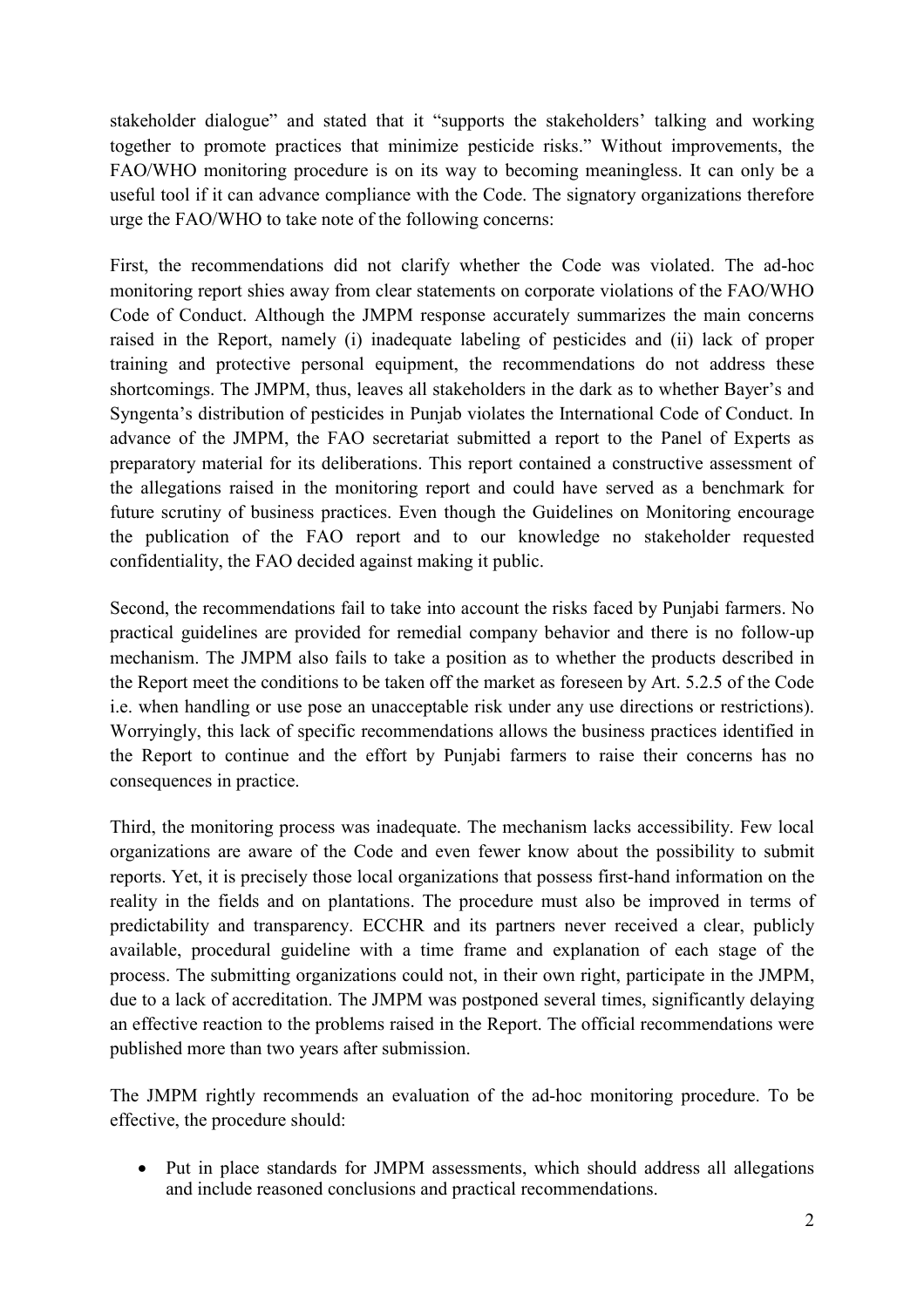- Enhance awareness of and access to the ad-hoc monitoring mechanism to enable all stakeholder groups to use the procedure, including by reducing undue registration and accreditation requirements for the JMPM and assisting those who face particular barriers, such as a lack of resources.
- Set up a timeline and keep parties informed about its progress.
- Publish online all preparatory material prepared by the FAO Secretariat.
- Provide an official assessment of state and business compliance with the Code.
- Provide practical recommendations on how to end violations of the Code and identify if a product should be taken off the market under Art.  $5.2.5$  Code of Conduct.
- Identify the responsibility of home states of pesticides companies in fulfillment of their extraterritorial human rights obligations to monitor conduct of business actors abroad in line with established practice of other UN bodies.<sup>4</sup> abroad in line with established practice of other UN bodies.<sup>4</sup>
- Request compliance reports from stakeholders to be submitted to the next meeting of the JMPM and define follow-up activities by FAO/WHO.
- Set up a working group for the revision of the Guidelines on Monitoring.<br>
en the institutional and financial limitations of the FAO/WHO, we urge Mer-

Given the institutional and financial limitations of the FAO/WHO, we urge Member States to provide the FAO/WHO with the necessary resources to implement these recommendations.

The signatories call on the JMPM to publicly respond to this open letter to clarify what its powers and capabilities are and how it plans to implement the necessary changes to effectively address the widespread mismanagement of pesticides.

 *Christian Schliemann* 

European Center for Constitutional and Human Rights

**For the coalition:** 

 $\overline{a}$ 



 *Laurent Gaberell*  Public Eye





*Carolijn Terwindt* Kheti Virasat Mission  *Umendra Dutt* 



*Sarojeni V. Rengam* Pesticides Action Network Asia Pacific



 *Sarah Lincoln n*– Bread for the World

<sup>&</sup>lt;sup>4</sup> Statement of the United Nations Special Rapporteur on Hazardous Substances in relation to Germany in September 2016.